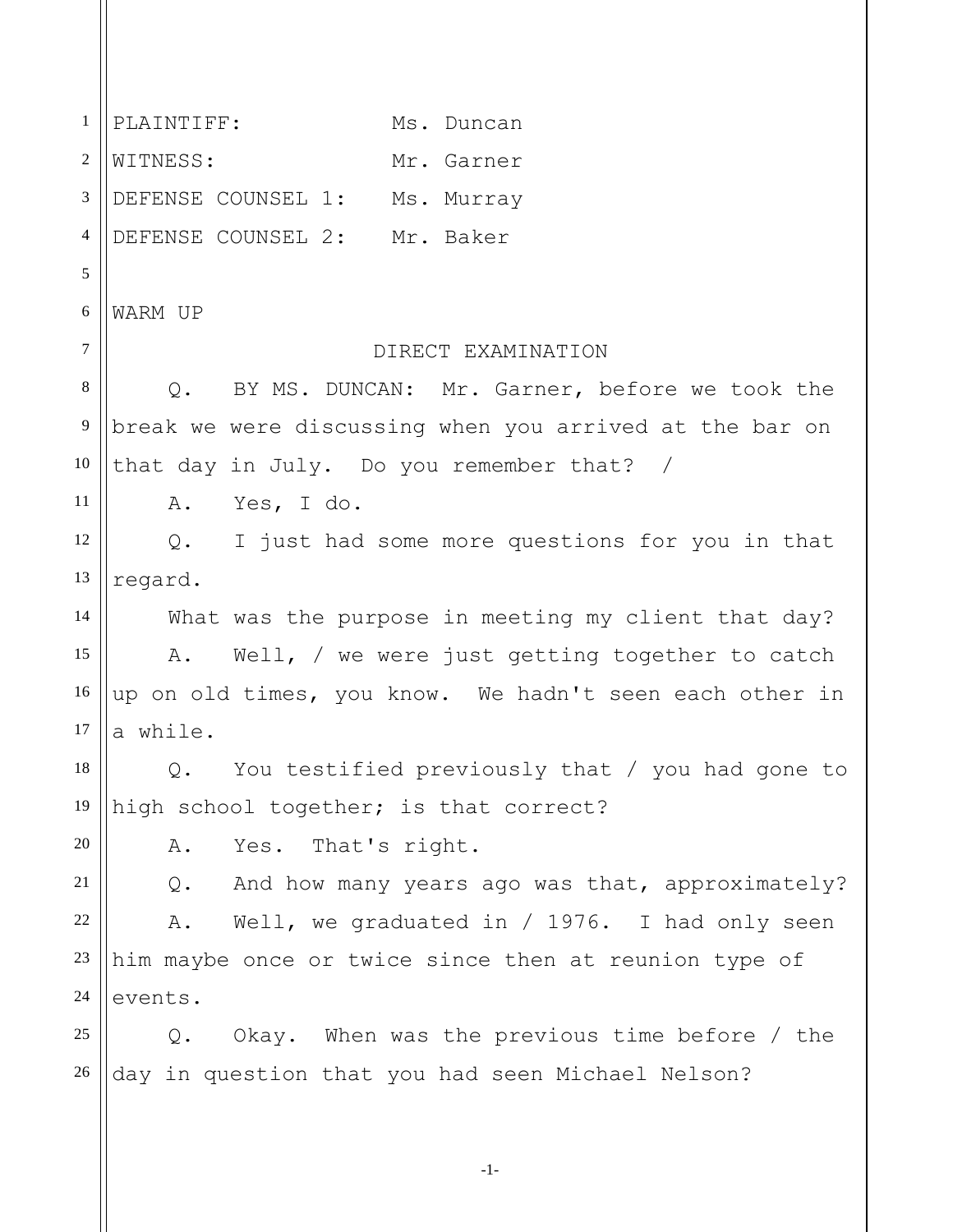1 2 3 4 5 6 7 8 9 10 11 12 13 14 15 16 17 18 19 20 21 22 23 24 25 26 A. Well, I would guess that it would be about a year before that. MS. MURRAY: Let me / just clarify something for the record. We don't want you to guess. It doesn't need to be an exact date, but we don't want you / to guess. THE WITNESS: I completely understand. I would say I visited him about a year before that. Q. BY MS. DUNCAN: Do you remember the event or the reason that \*/ you had seen each other that time? A. Yes. It was a birthday party for a mutual friend. Q. Okay. Was that also someone who you had / attended high school with? A. Yes. That's right. Someone had arranged a surprise birthday party. Q. Getting back to the event that we are talking about today. / Do you remember what time you got to the bar that afternoon? A. I got to the restaurant probably about 4:30. We were supposed to / meet a little bit before 5:00 because we were also going to try to maybe go see some friends later. Q. You mean later that same / evening? A. Yes. Q. When you arrived did you see Michael Nelson anywhere in the bar?

-2-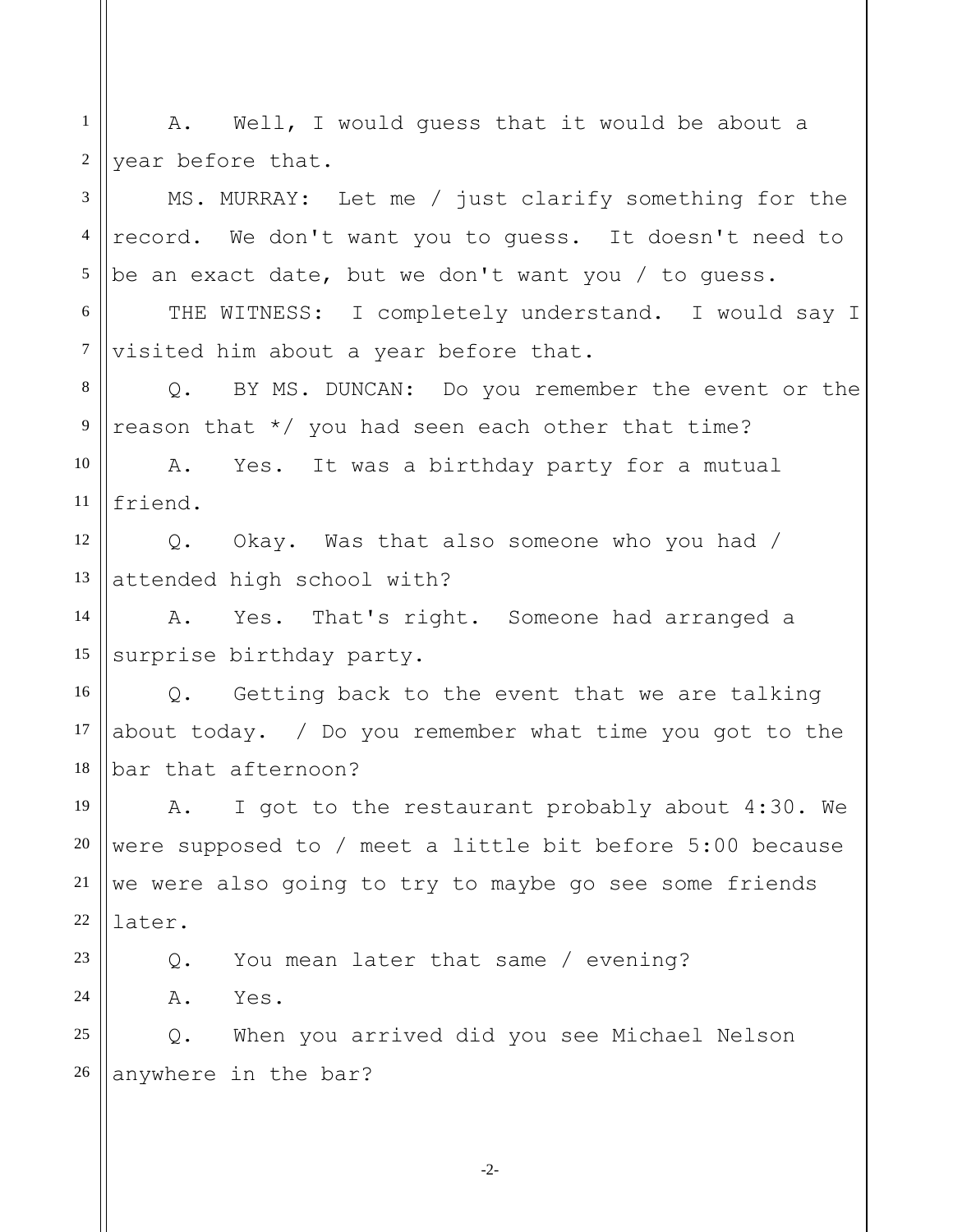| $\mathbf{1}$   | No. I arrived before he did. I just waited in<br>Α.              |
|----------------|------------------------------------------------------------------|
| $\overline{2}$ | the / lobby area for him to finally get there.                   |
| 3              | Do you remember approximately what time you saw<br>$Q_{\bullet}$ |
| $\overline{4}$ | my client arrive?                                                |
| 5              | I think I had been there / for maybe 15 minutes<br>A.            |
| $6\,$          | before he came in.                                               |
| $\tau$         | MS. DUNCAN: Counsel, I would like to mark this                   |
| $\,8\,$        | diagram as my next exhibit.                                      |
| 9              | MR. BAKER: Why don't you describe it / for the                   |
| 10             | record and then we can have it identified.                       |
| 11             | MS. DUNCAN: I will ask the witness if he recognizes              |
| 12             | it.                                                              |
| 13             | MR. BAKER: Let's mark it as Exhibit 14.                          |
| 14             | **END OF WARM UP**                                               |
| 15             |                                                                  |
| 16             |                                                                  |
| 17             |                                                                  |
| 18             |                                                                  |
| 19             |                                                                  |
| 20             |                                                                  |
| $21\,$         |                                                                  |
| 22             |                                                                  |
| 23             |                                                                  |
| 24             |                                                                  |
| 25             |                                                                  |
| 26             |                                                                  |
|                |                                                                  |
|                |                                                                  |

-3-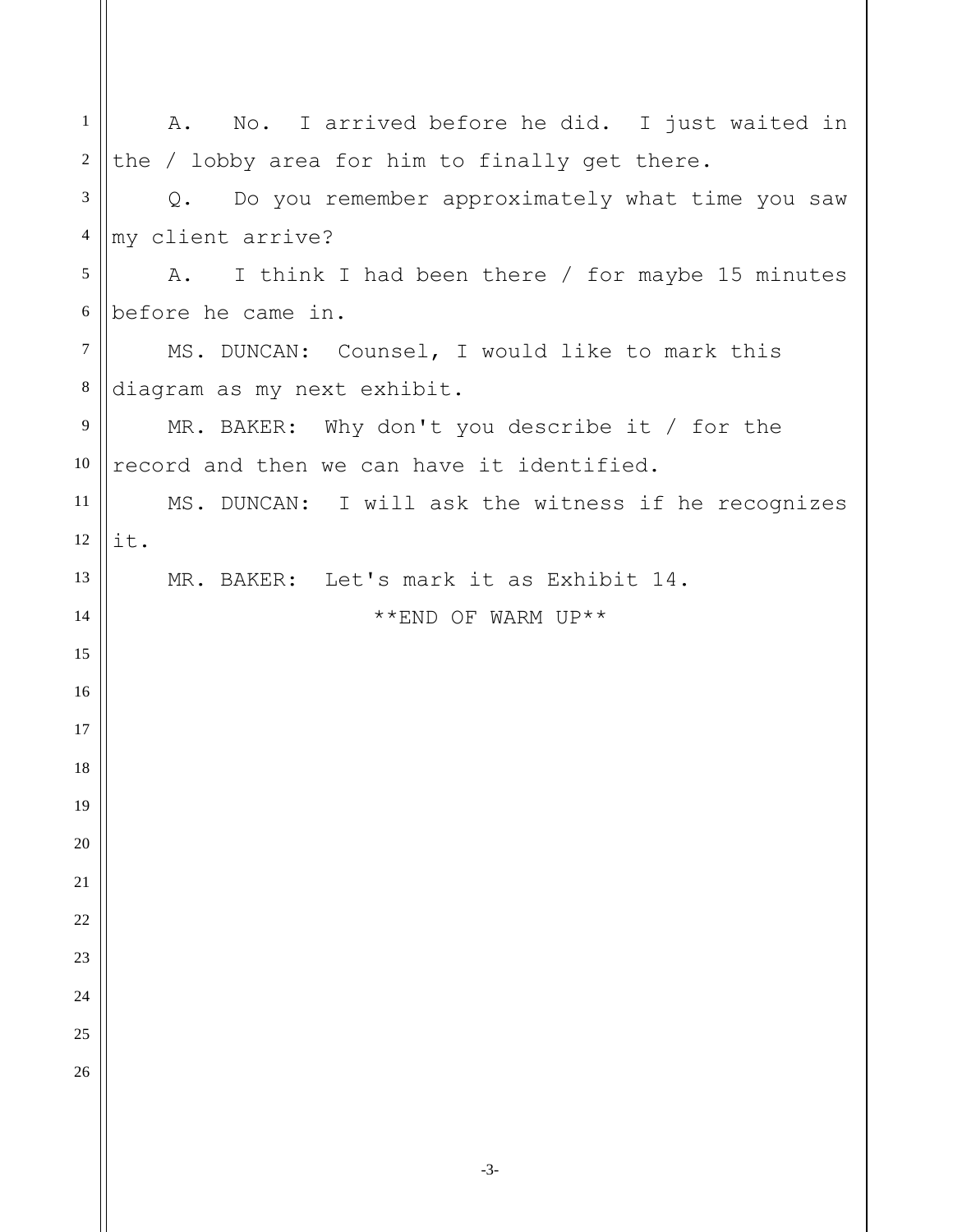1 EXAM

2 3 4 5 6 7 8 9 10 11 12 13 14 15 16 17 18 19 20 21 22 23 24 25 26 Q. BY MS. DUNCAN: Mr. Garner, do you recognize what this color photograph depicts? A. Yes. It is the patio area of the restaurant where I met Mike that afternoon. / Q. Do you see this area here on the photo? A. Yes, I do. Q. Would you please use this marker and indicate an X where you were / when you initially saw my client that evening. A. I was sitting on this bench right here out in the front of the patio area. I  $/$  had gone in and checked the reservation. He wasn't there yet. I just remained out in front there and waited for Michael to get there. / Q. Had you arranged a meeting time with Michael Nelson that afternoon? A. He left me a message earlier and said he would probably be there before / 5:00. I went at 4:30 because I came directly from the gym. Q. What did you say your plans were for the evening? A. We were / actually just going to get together and have some dinner before we went to our friend's apartment. Q. And had you already made arrangements to meet /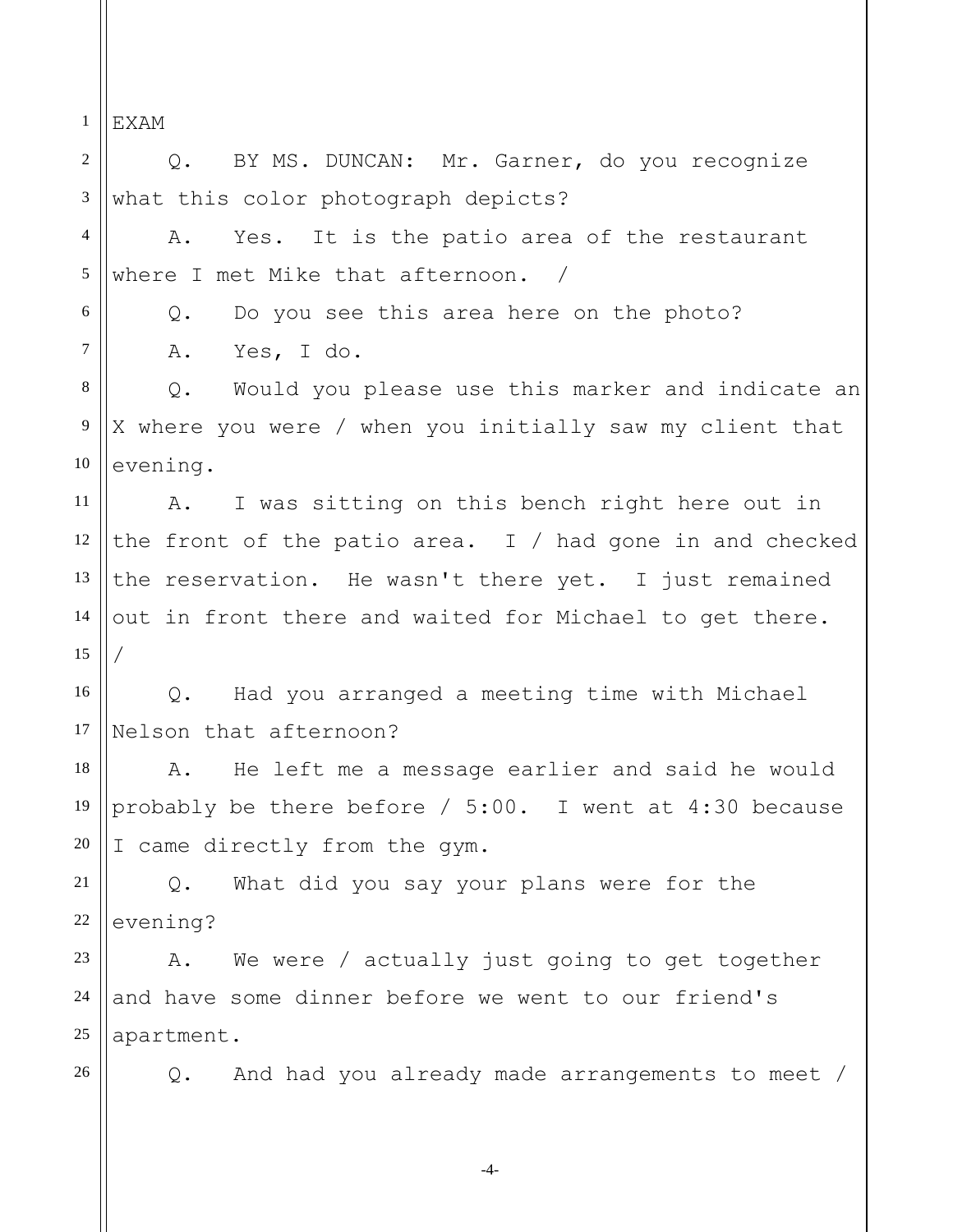1 with that other friend, or --

2 3 4 5 6 7 8 9 10 11 12 13 14 15 16 17 18 19 20 21 22 23 24 25 26 A. Very loose arrangements. I mean, it wasn't like a party or anything like before. We were just trying to catch \*/ up and see who was still living in the neighborhood and that type of thing. We were going to go see Paul Sanders after dinner / that night. Q. So Paul wasn't meeting you two for dinner? A. No. Michael had talked to Paul earlier in the week and said that we were / going to be in the area and might stop by. Q. And by Michael, you mean the plaintiff, Michael Nelson? A. Yes, that's correct. MS. MURRAY: Excuse me for / interrupting. May I see the exhibit that you previously marked? MS. DUNCAN: Certainly. This is Exhibit 14, the diagram of the patio. MS. MURRAY: I wanted to see the / photographs that were marked this morning. Do you have those? MR. BAKER: Counsel, I actually have them. MS. MURRAY: When you identified this as a diagram, you were talking / about the photograph? MS. DUNCAN: Correct. I am sorry. It's a photograph. I wanted simply to have the witness explain to us where he was seated when / my client arrived. MR. BAKER: The record should reflect that the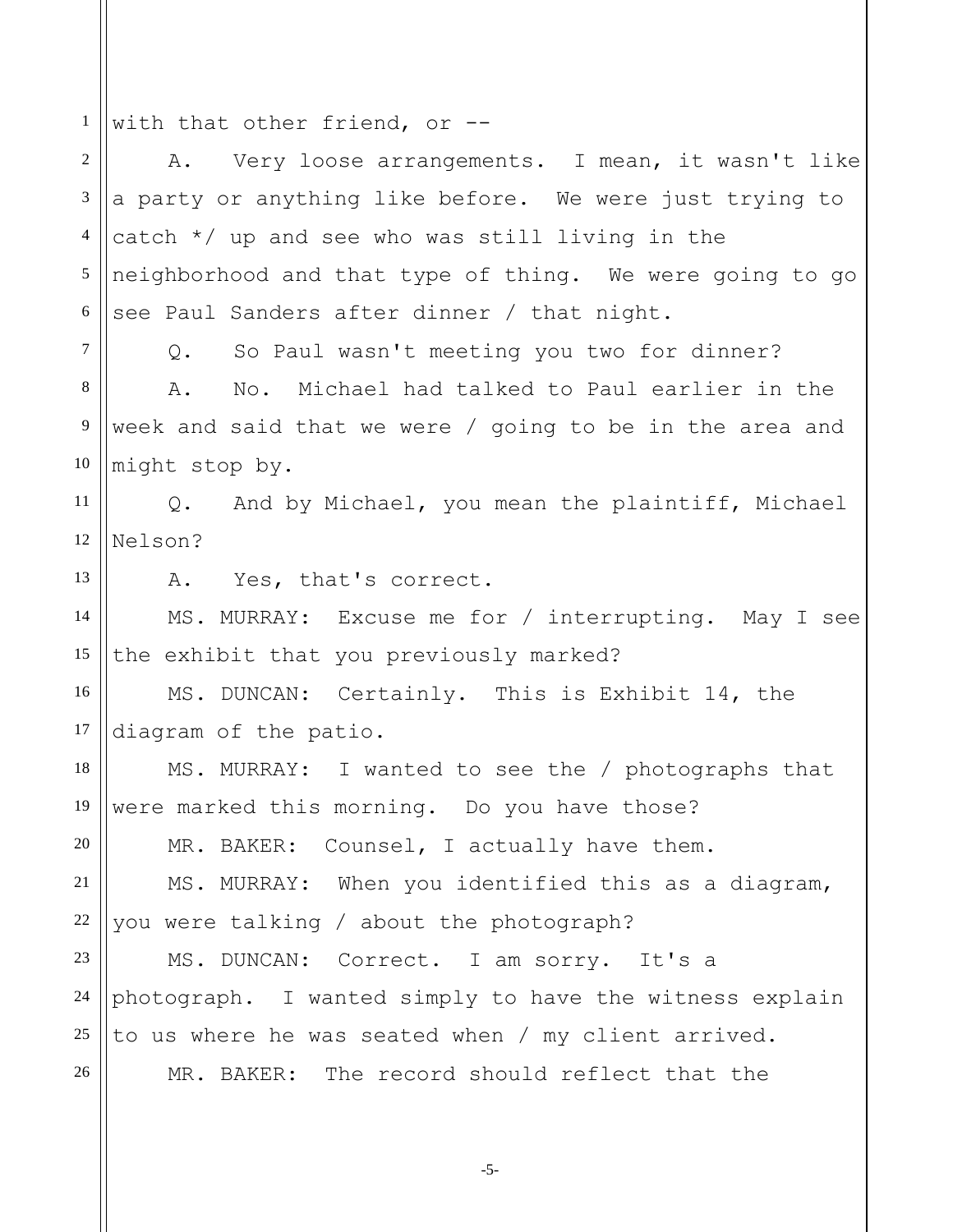1 2 3 4 5 6 7 8 9 10 11 12 13 14 15 16 17 18 19 20 21 22 23 24 25 26 witness has marked Exhibit 14 with an X. MS. MURRAY: All right. Thank you. MS. DUNCAN: I have nothing further / for right now. MR. BAKER: Counsel, you can go first if you want. MS. MURRAY: Sure. Thank you. MS. DUNCAN: Defense counsel will have some questions for you also. THE WITNESS: Okay. That's \*/ fine. CROSS-EXAMINATION Q. BY MS. MURRAY: Mr. Garner, I represent David Mitchell, one of the defendants in this lawsuit. A. All right. Q. I have some questions for you about your observations / that evening. If you don't understand what I am asking, just ask me to repeat it or explain it and I will be happy to / do that for you. A. Okay. No problem. Q. You were questioned about when you first noticed my client approach your table on the patio. Do you / recall that? A. Certainly. Q. Please describe to us what you were doing when you first observed Mr. Mitchell. A. Mike and I were just sitting out there / on the patio enjoying dinner when your client just came up and started a fight.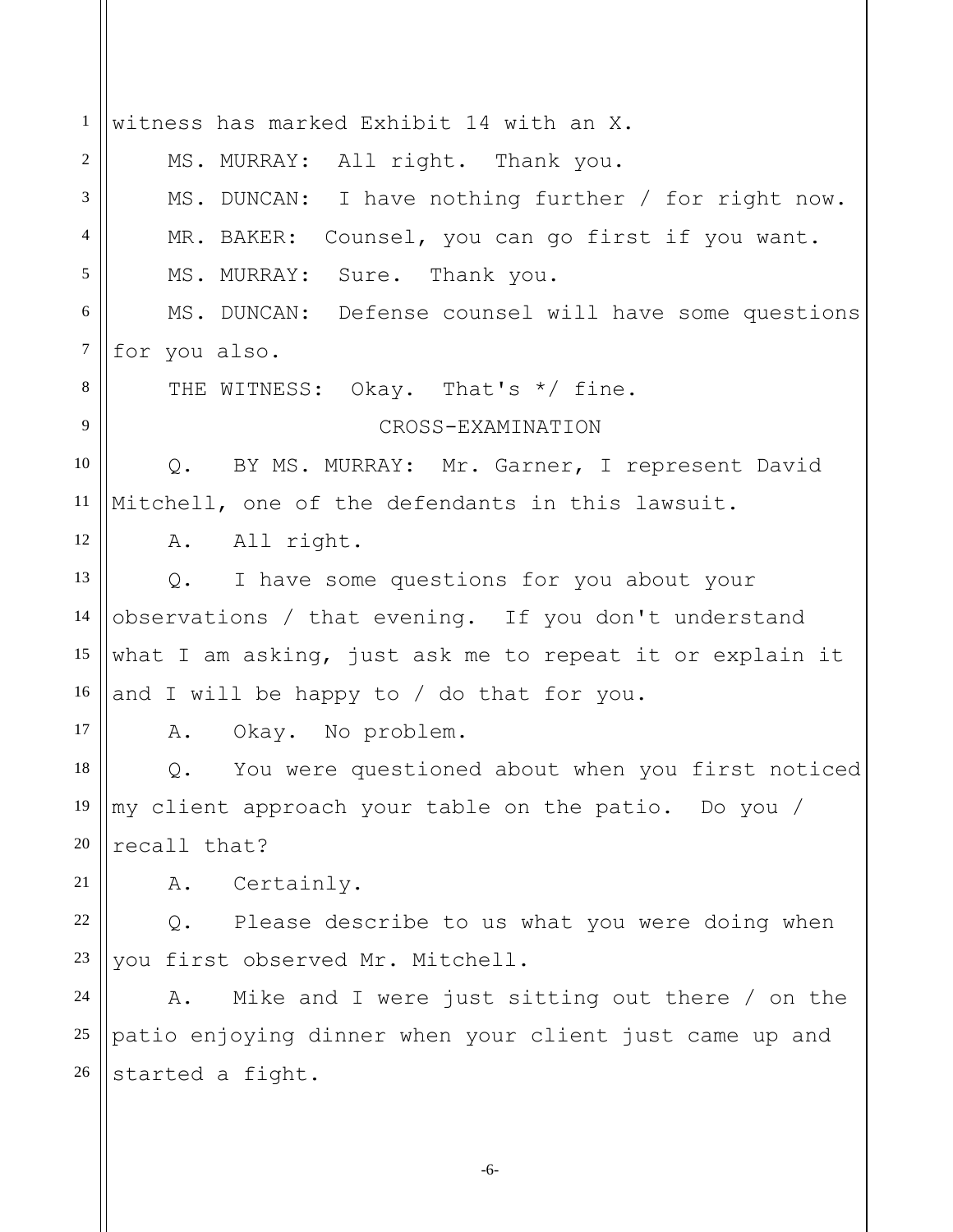Q. Had you already ordered your dinner when you first observed / Mr. Mitchell approach your table? A. Yes. Actually, we were almost finished. Q. What did you order that evening? MS. DUNCAN: I object. Why is that relevant? MS. MURRAY: Well, let / me rephrase the question. MS. DUNCAN: All right. Q. BY MS. MURRAY: Had you ordered some alcohol with your meal that evening? A. No. I don't drink. I just had some hot / tea or maybe just water. I don't know. Q. But no alcohol that night? A. No. I don't really drink.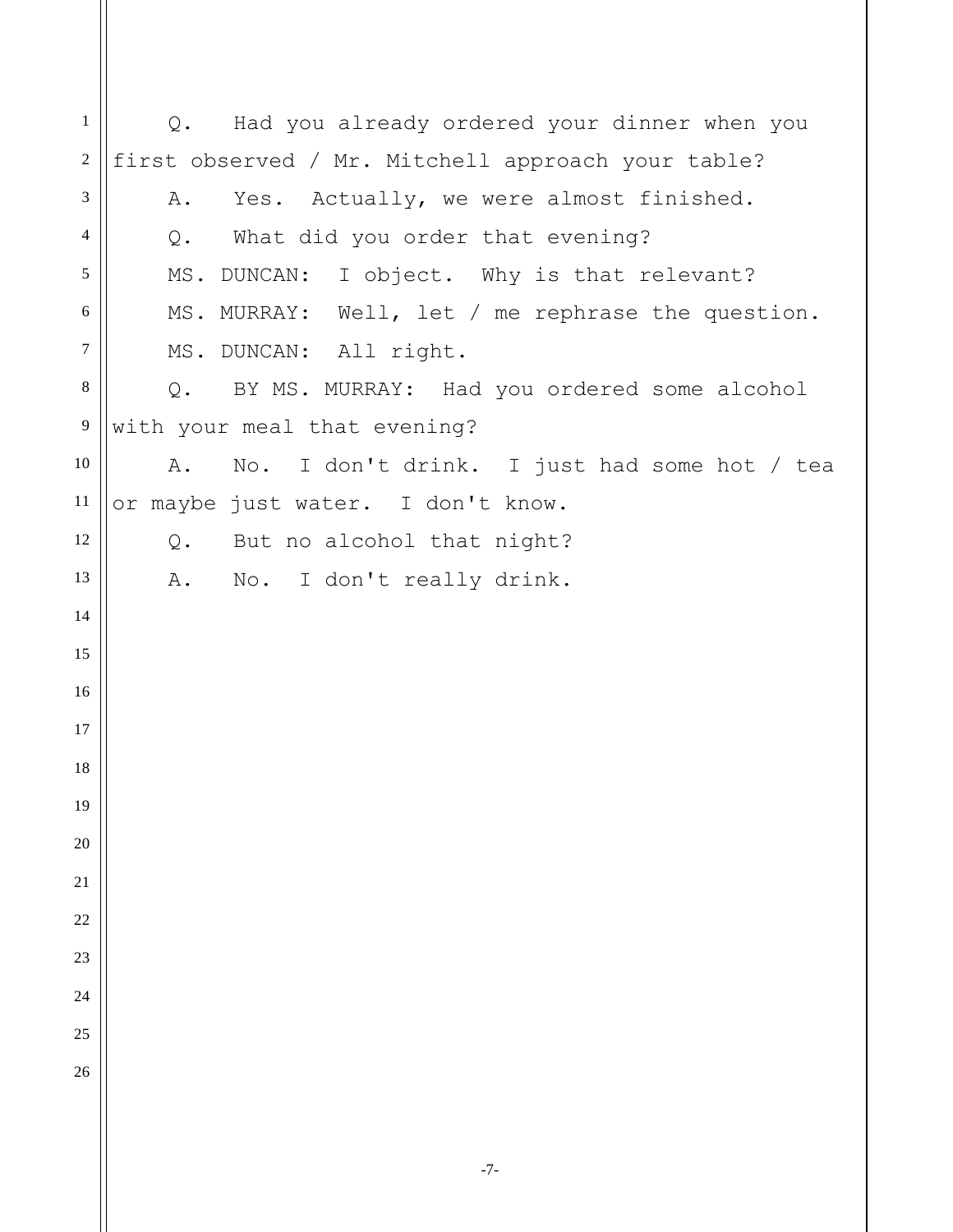1 START TYPING

9

10

2 3 Q. BY MS. MURRAY: Did Mr. Nelson order something to drink? \*/

4 5 A. I'm sure he did. He ordered a beer when he first got there.

6 7 8 Q. Were you seated right away after he arrived? A. No. We remained in / the bar until our table was ready.

Q. How long would you estimate that was?

A. Probably about 20 minutes.

11 12 Q. Do you remember if your friend was / finished with his beer before you were seated at your table?

13 14 A. I don't remember him carrying a bottle to the table. I don't remember.

15 16 Q. Do / you remember him ordering a drink when you were seated at your table?

17 18 A. The waitress brought him a beer, but I don't remember him ordering / it.

19 20 21 Q. Well, would you agree with me that he must have ordered another beer or she wouldn't have brought him one?

 MS. DUNCAN: Objection. Calls for speculation. / 22 23 24 MR. BAKER: I join in that objection. Also, there is no foundation.

25 26 Q. BY MS. MURRAY: Mr. Garner, how did you know that there was going to be a fight when / my client

-8-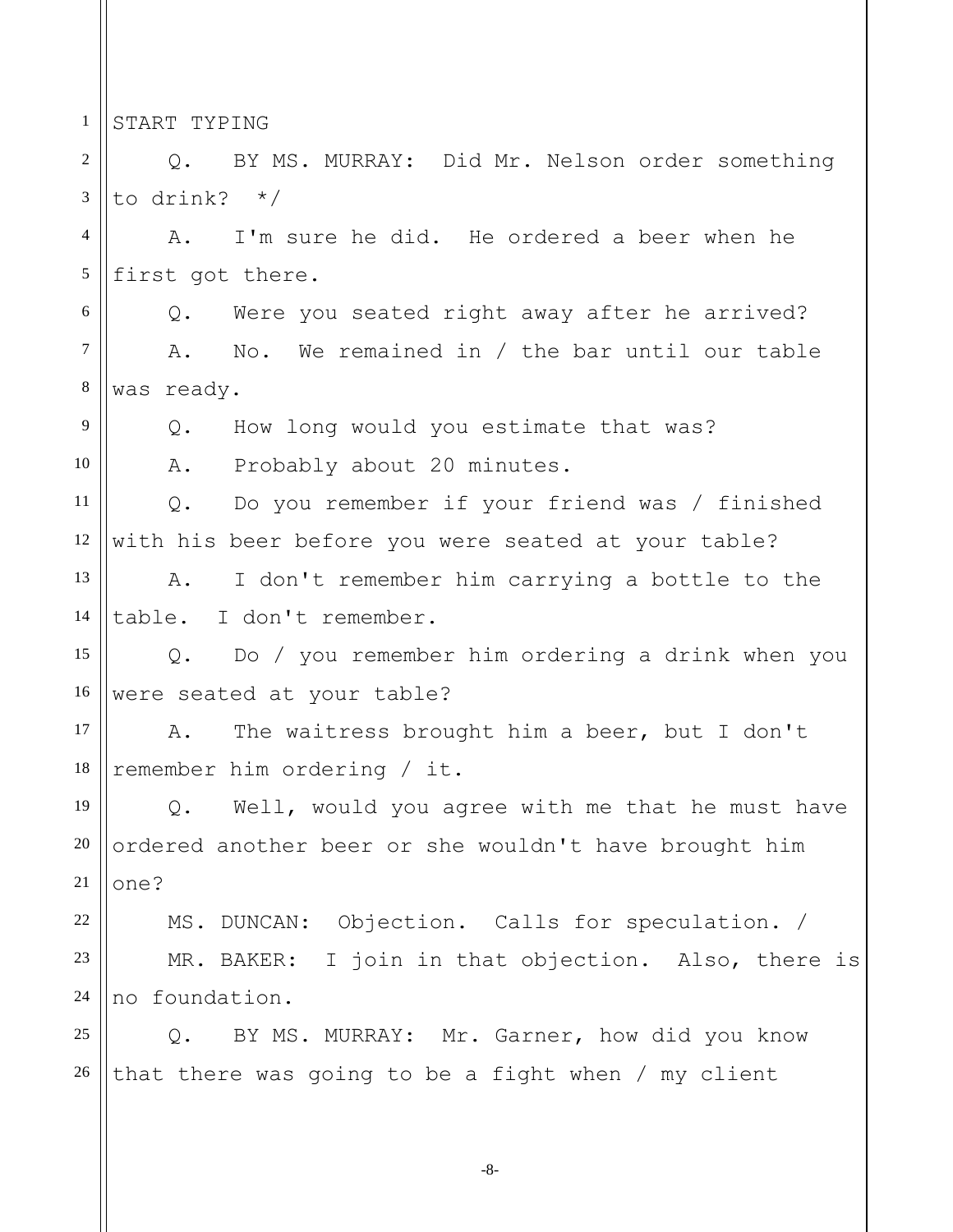1 approached your table?

2 3 A. I didn't know that there was going to be a fight.

4 5 6 Q. I thought you testified earlier that you knew something / was going down when you observed my client heading your way.

MR. BAKER: Objection. Misstates the testimony.

8 9 THE WITNESS: I just could see that he appeared to be upset. \*/

10 11 Q. BY MS. MURRAY: You didn't understand why he was angry?

12 13 14 A. Not really. I mean, I could understand he possibly may have been upset at what he thought Mike / had said to him.

15 16 17 MS. DUNCAN: Excuse me. I move to strike the last part of that answer. It is not relevant what this witness might have / thought.

MR. BAKER: Join.

19 20 21 Q. BY MS. MURRAY: Mr. Garner, did you overhear any conversation between your friend and my client before the altercation occurred?

22 23

18

7

A. Yes, I did. I heard a / little bit.

Q. Do you recall who spoke first?

24 25 A. Yes. Mike was commenting that the guy's motorcycle was too loud.

26

Q. Now, you said that he commented. / Who was he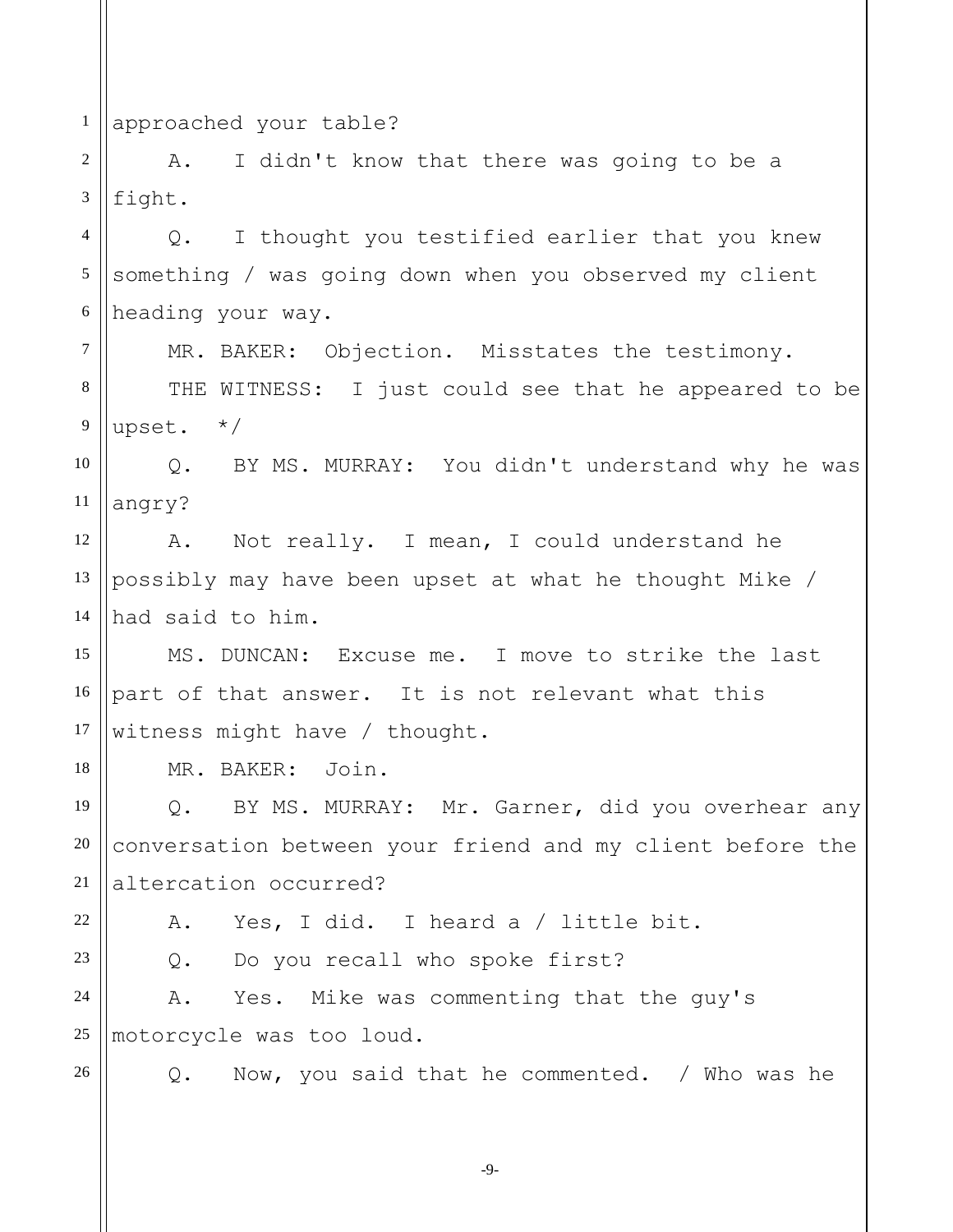1 commenting to, do you know?

2 3 4 A. Mike was talking to me while we were sitting on the patio eating dinner. He said that / the motorcycle was too loud.

5 6 Q. What did you observe Mr. Mitchell to be physically doing when Mr. Nelson made that comment?

7 8 9 A. Well, I just saw / him park the bike and get off of it. I wasn't really paying attention to him, but I knew there was a motorcycle there.

10 11 12 Q. Your / earlier testimony was that Mr. Mitchell just got off his bike and went over and struck Mr. Nelson for no reason; is that correct?

13 14 A. Well, \*/ I didn't see a reason for him to hit Mike like that.

15 16 Q. Was Mr. Nelson angry for some reason that evening?

17 18 19 20 MS. DUNCAN: Objection. Calls for speculation. / Q. BY MS. MURRAY: Well, how would you describe Mr. Nelson's demeanor that evening when he met you for dinner?

21 22 23 A. Perfectly fine. He got there shortly after I did. / We ordered a very nice dinner. We were just chatting and getting caught up on old times.

24 25 Q. Did you at any time notice a change / in his demeanor?

A. Yes, I did.

26

-10-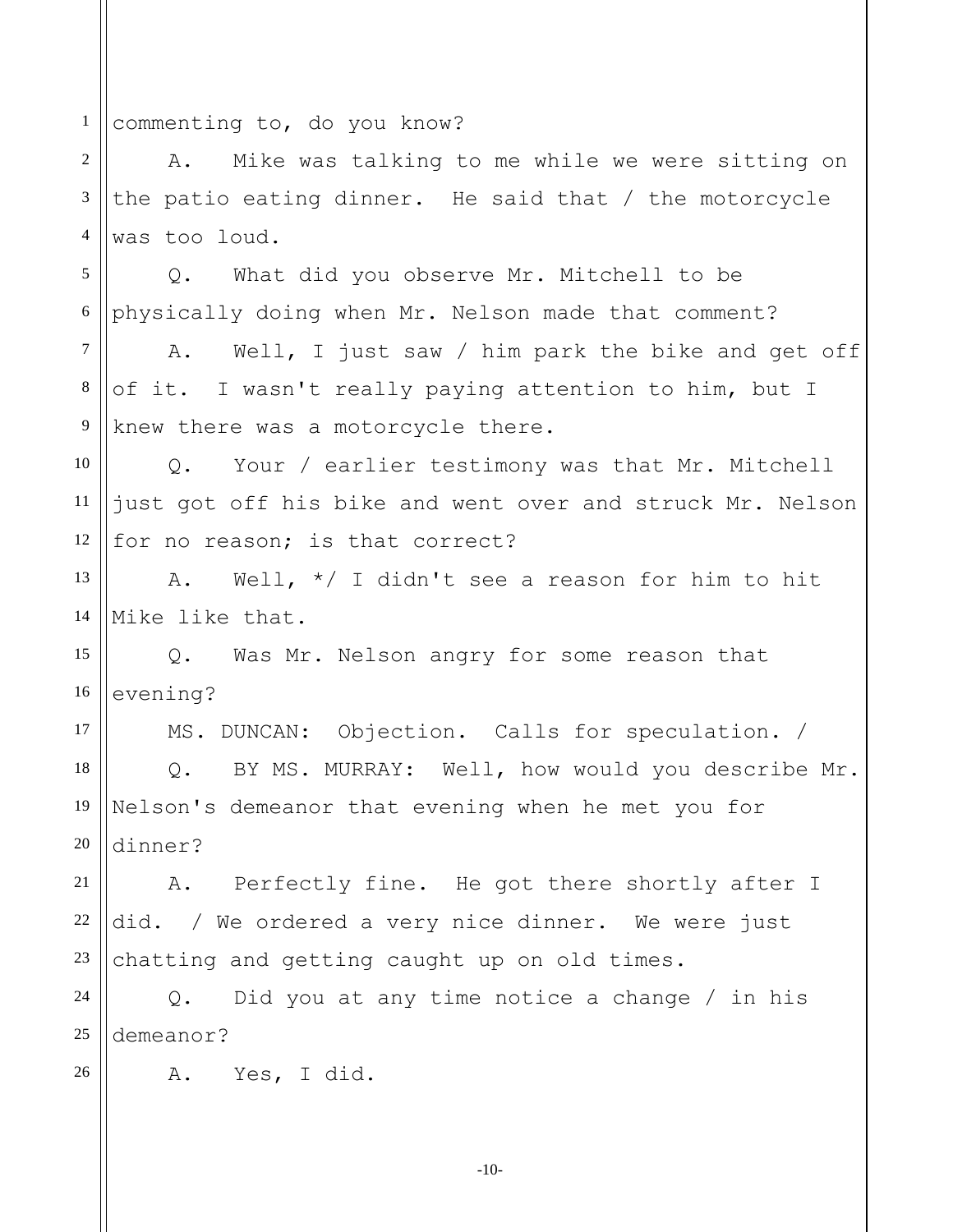1

11

17

18

19

20

Q. When did you notice that change?

2 3 A. When your client was revving the engine on his motorcycle for no reason. /

4 5 6 Q. What was it that made you eventually notice -- A. We were just trying to have a conversation and it was too loud.

7 8 Q. What was the first / conversation that you overheard between my client and your friend?

9 10 A. Mike was commenting that the motorcycle was too loud and that the guy maybe should / just back off a bit.

Q. Did he direct his comments to Mr. Mitchell?

12 13 A. No. He was talking to me, but your guy started walking over / to us.

14 15 16 Q. Did you have any conversation with Mr. Mitchell? A. No. He just came over and asked Mike what his problem was.

Q. Did Mike respond \*/ to him?

A. Mike just said the bike was loud.

Q. Was he angry or yelling when he said that? MS. DUNCAN: Objection. Calls for speculation.

21 22 Q. BY MS. MURRAY: What was Mike's / demeanor when my client approached him?

23 24 25 A. Mike was just talking to me. He didn't really even look at the guy. He just said that the / motorcycle was loud.

26

Q. Did you hear any profanity from either of the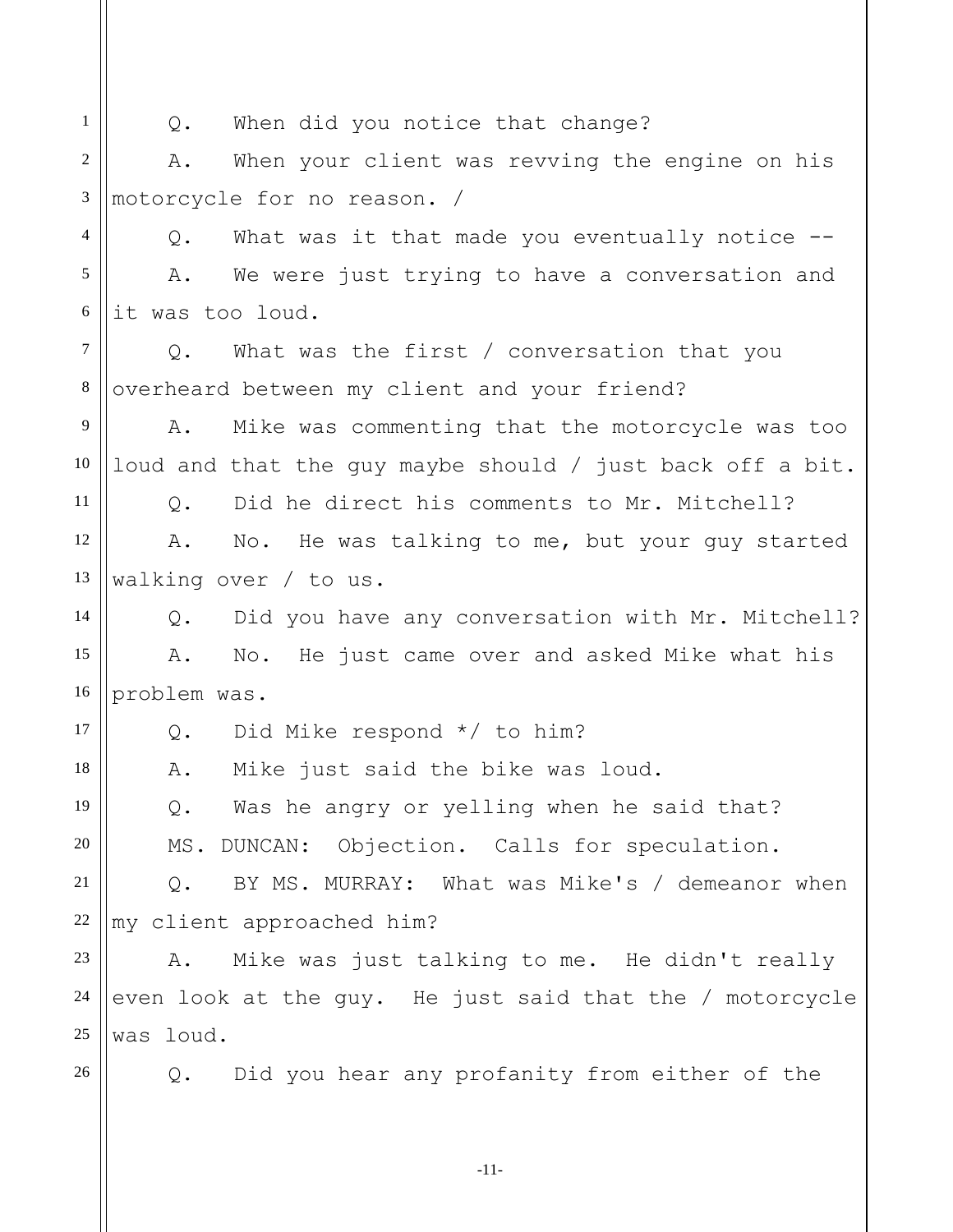1 2 3 4 5 6 7 8 9 10 11 12 13 14 15 16 17 18 19 20 21 22 23 24 25 26 two men at any time during their conversation? A. Well, I wouldn't really call / it a conversation. Mike was just talking and the other guy got mad. Q. In Mike's comments did you hear any profanity? A. Not that I recall. / Q. Would it refresh your memory if you read a police report that was taken that evening? A. I don't believe so. MS. MURRAY: Nothing further at this time. / CROSS-EXAMINATION Q. BY MR. BAKER: Mr. Garner, I represent the restaurant where this altercation happened. I have a couple questions for you. A. That's fine. Q. You have previously testified that when / you saw the exchange between the plaintiff and the defendant, you were very shocked. Is that how you would describe it? A. Correct. Q. Why were you / shocked? A. Well, I couldn't imagine that it would go that far. Q. What do you mean by that exactly? A. Mike is a nice quy. He isn't  $*/$  the type of person who gets in fights when he goes out.

-12-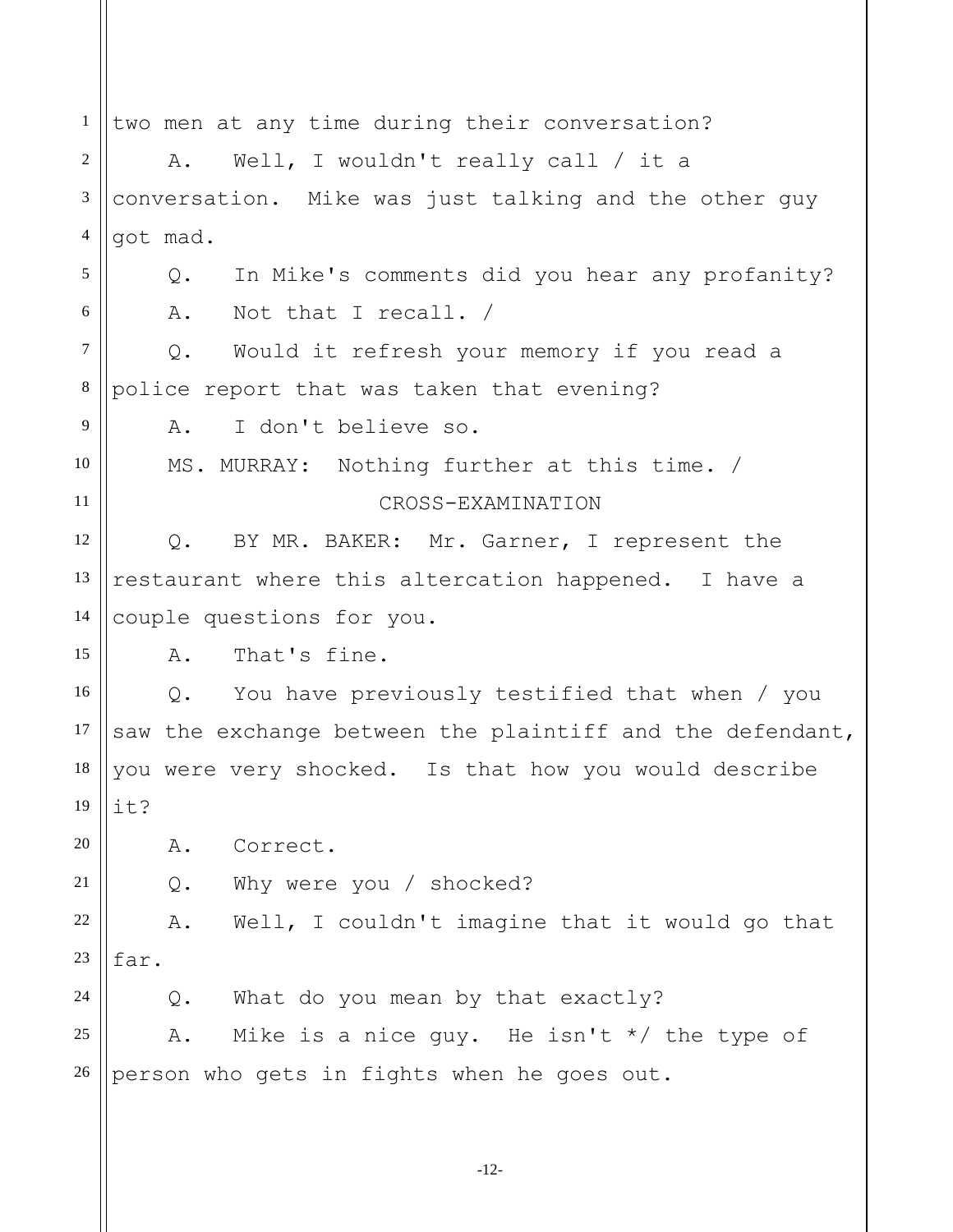1 2 3 4 5 6 7 8 9 10 11 12 13 14 15 16 17 18 19 20 21 22 23 24 25 26 MS. MURRAY: Objection. Nonresponsive. MS. DUNCAN: I think it is responsive. Q. BY MR. BAKER: Now, you were asked about profanity / that might have been used in this altercation. Did you hear either of the two men involved using profanity? A. Not really profanity. I mean, I / guess it is a matter of personal opinion on what that is. Q. Do you recall being interviewed at the scene the night that this happened? / A. Yes, I do. Q. Do you know approximately what time that was? A. It was after Mike had been taken to the hospital in the ambulance. I / was waiting to speak with the officer. Q. Did you accompany your friend to the hospital in the ambulance? A. I wanted to. The police said that / I needed to remain at the restaurant and speak to them before I could go to the hospital. Q. So you were interviewed at the scene; / is that correct? A. Yes. Q. Is that the only interview that you gave to the police? A. I think so. I don't remember any other one. -13-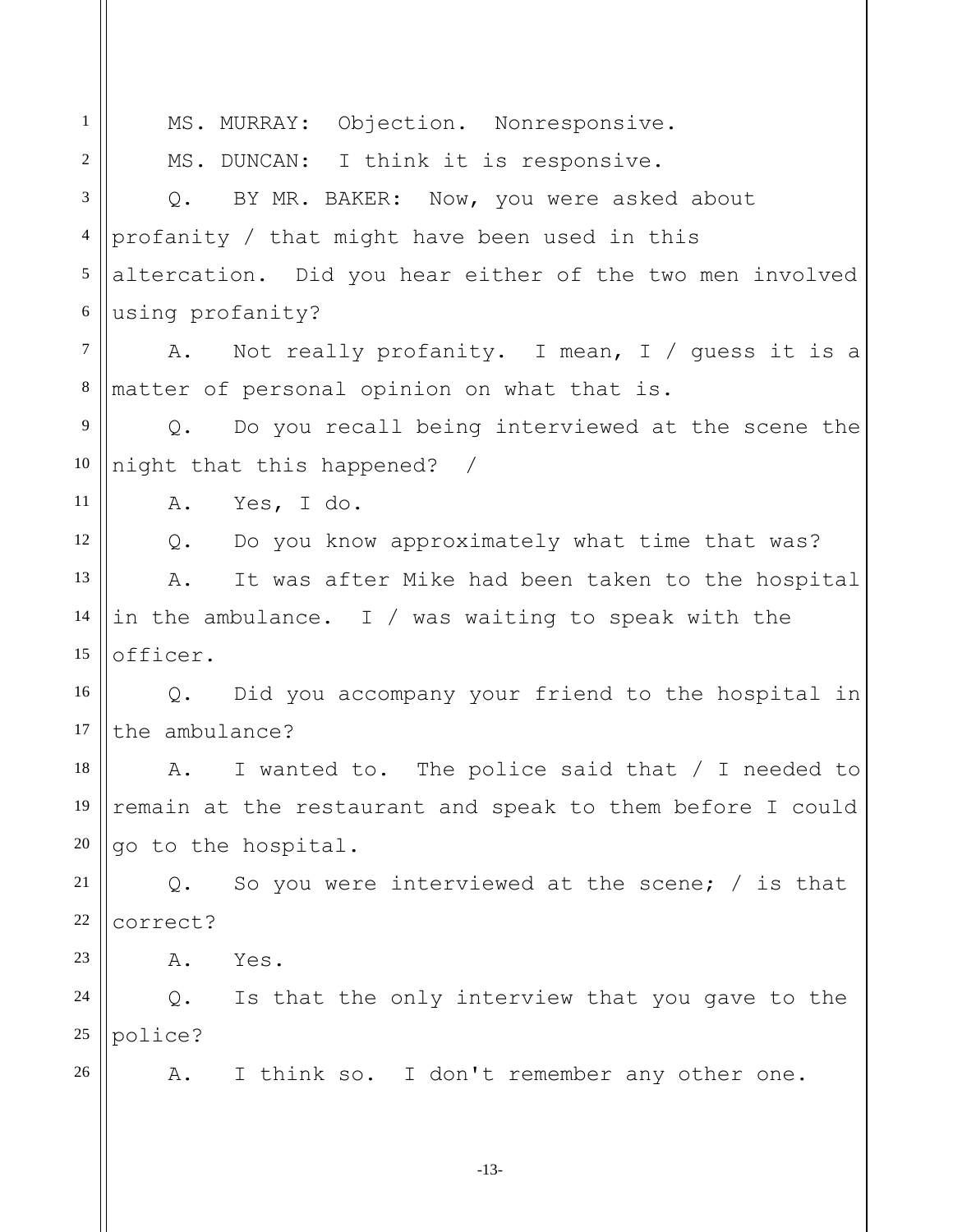Your friend -- did you see him make physical contact 1 2 3 4 5 6 7 8 9 10 11 12 13 14 15 16 17 18 19 20 21 22 23 24 25 26 Q. If / I told you that there is a recording of an interview at the hospital, would that refresh your recollection? A. At the hospital? Q. Yes. A. Oh, that's  $*/$  right. I did speak to a guy at the hospital. I didn't know that he was a police officer, though. Q. He wasn't wearing a traditional / police uniform? A. No. He was just in regular clothes. I assumed he was from the bar. Q. Did he represent himself as being from the bar?/ A. Not that I recall. Q. Do you remember a name that might have been given to you? A. No, I don't. Q. And did you testify earlier that / you actually saw the defendant make physical contact with the plaintiff? A. I don't know who the defendant is and who the plaintiff is, but I / saw Mr. Mitchell take a good swing at my friend. He punched Michael hard. He went down immediately. It happened quickly. Q. Did you observe your / client -- I am sorry.

-14-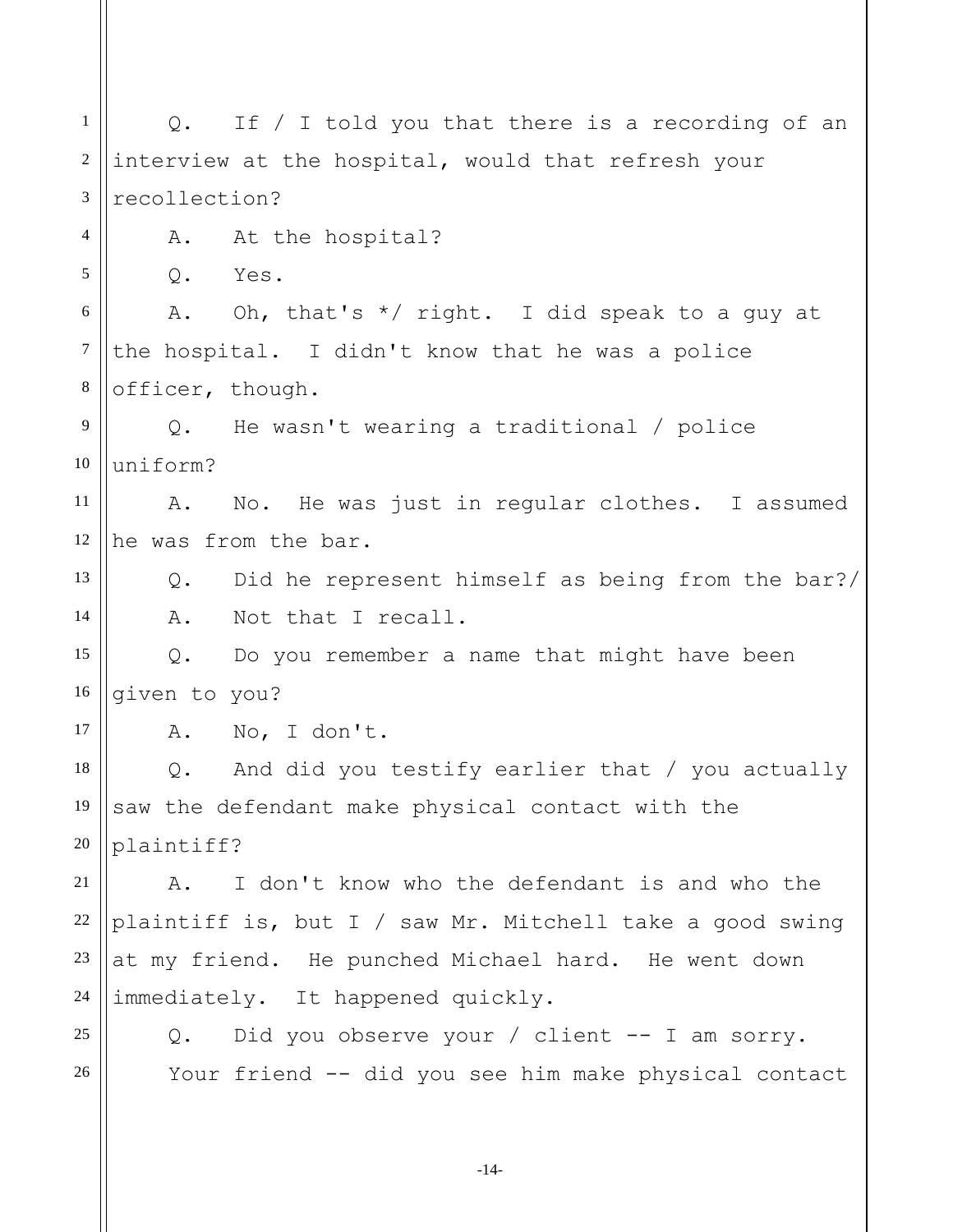1 with the person who hit him?

2 3 A. You mean did he hit him / back or something crazy like that?

Q. Correct. Did you observe him make contact using 4 5 any part of his body?

6 7 8 A. Absolutely not. The other gentleman came / over and punched Michael. He was down for the count. He immediately was knocked out.

MR. BAKER: Nothing further. Thank you.

REDIRECT EXAMINATION

11 12 Q. BY MS. DUNCAN: Mr. Garner, when your friend \*/ was knocked down, was he unconscious?

MS. MURRAY: Objection. Lack of foundation.

MS. DUNCAN: I can rephrase the question.

MS. MURRAY: Thank you.

16 17 Q. BY MS. DUNCAN: You saw Mike get punched; is that correct? /

A. Yes.

19 20 21 Q. You described previously that it was like watching somebody collapse or fall over; is that right?

A. That's correct.

22 23 24 25 Q. How close were you when Mike / hit the pavement? A. It happened so quickly. We were just sitting there eating dinner. The next thing I knew, he was flat on the ground. /

26

9

10

13

14

15

18

Q. And did you hear any conversation between the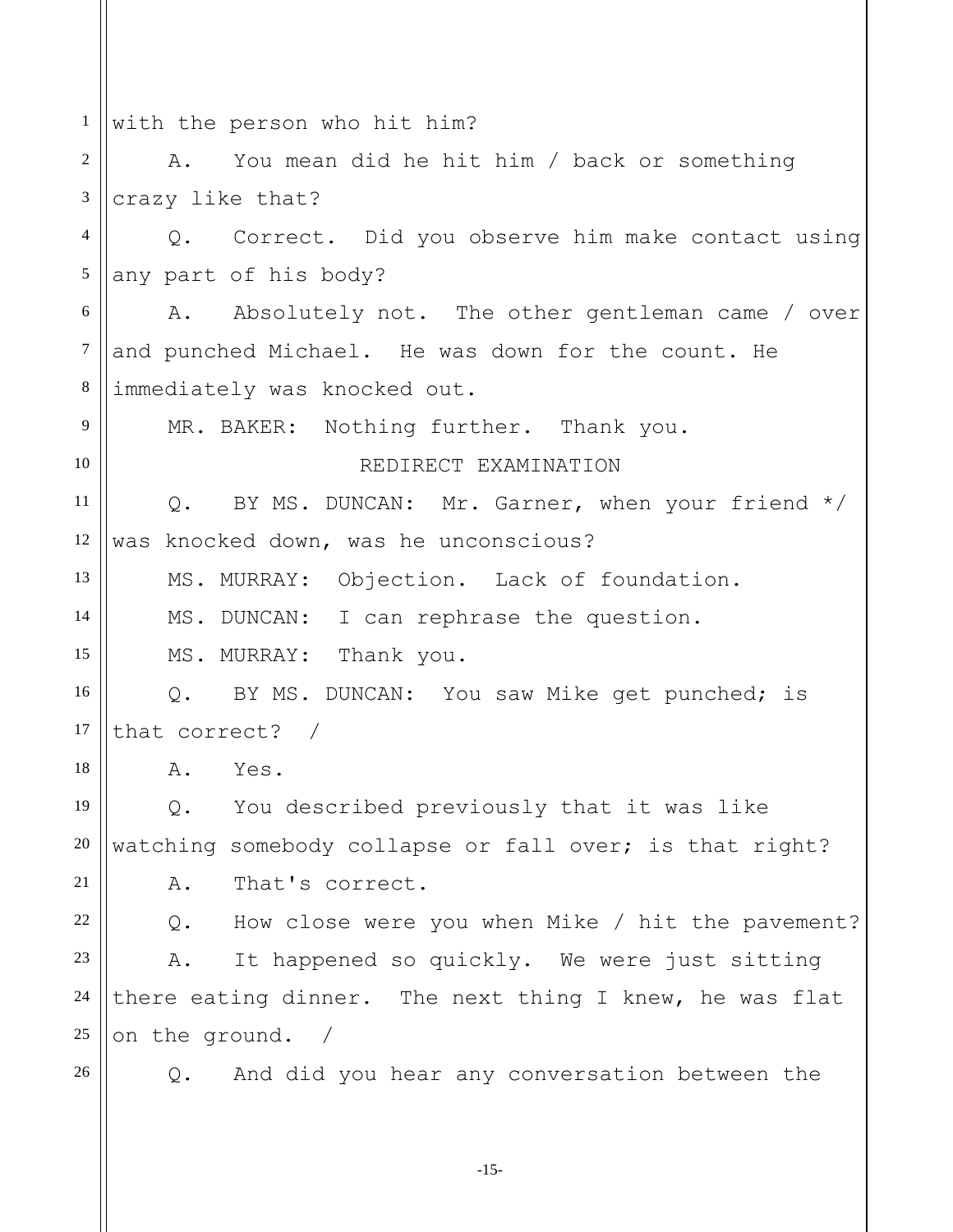1 two men before that occurred?

12

19

21

22

2 3 4 A. Not really, just Mike saying that the guy's motorcycle was really too / loud. He didn't know who the guy was trying to impress.

5 6 Q. Now, is that something that Mr. Nelson said, or is that something that you / are only assuming?

7 8 9 A. I believe that was the tenor of the comment. mean, there is no reason for all the noise. It is like / somebody is trying to impress somebody. I

10 11 Q. Did Mike ask Mr. Mitchell who he was trying to impress?

A. No. He didn't really talk to him at / all.

13 14 Q. So you didn't actually hear any conversation regarding that?

15 16 A. Not at all. Are you asking me if Mike deserved to be hit?

 MS. MURRAY: Objection. Sir, \*/ unfortunately, you 17 18 20 aren't allowed to ask the questions today. This is merely a legal process whereby all of us ask you questions regarding what your / observations were.

THE WITNESS: I understand.

MR. BAKER: If I may add something.

23 24 25 26 This is a very casual setting, and it could perhaps seem like it is an informal / conversation. But we do have certain rules of law that we have to abide by, and you don't get to ask questions.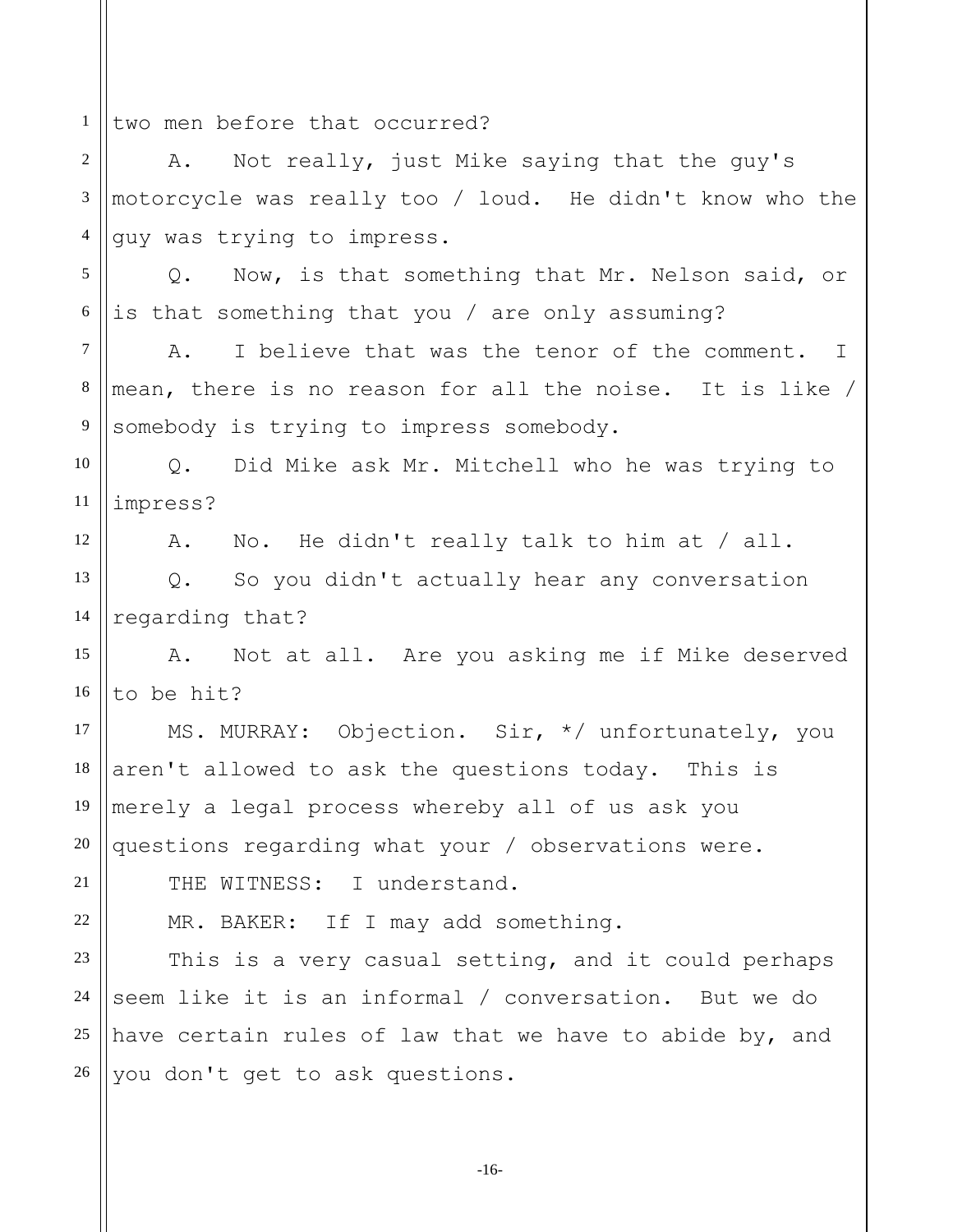1 2 3 4 5 6 7 8 9 10 11 12 13 14 15 16 17 18 19 20 21 22 23 24 25 26 THE WITNESS: I am sorry. / I am just trying to figure out what you are trying to ask me about or what you are trying to do. MS. MURRAY: There is no / secret motive, sir. We are just asking questions so we can prepare our respective cases. Q. BY MS. DUNCAN: Mr. Garner, one last area I have for you is / dealing with when you got to the hospital. Did you have any conversation with any of the medical staff there when you arrived at the / hospital? A. No. They wouldn't talk to me because I am not related to Mike. MS. DUNCAN: Nothing further. Thank you. MS. MURRAY: If I may follow up on that. / MR. BAKER: That's fine. RECROSS-EXAMINATION Q. BY MS. MURRAY: Did you make any phone calls to anyone to alert them that Mr. Nelson was at the hospital? A. I tried to do that,  $*/$  but I couldn't remember the number. Q. Who did you try to contact? A. Mike's wife. I was trying to remember their home telephone number, but all / I could remember was his cell phone number. Q. Did you eventually get ahold of her at any time? A. No. Unfortunately, I didn't.

-17-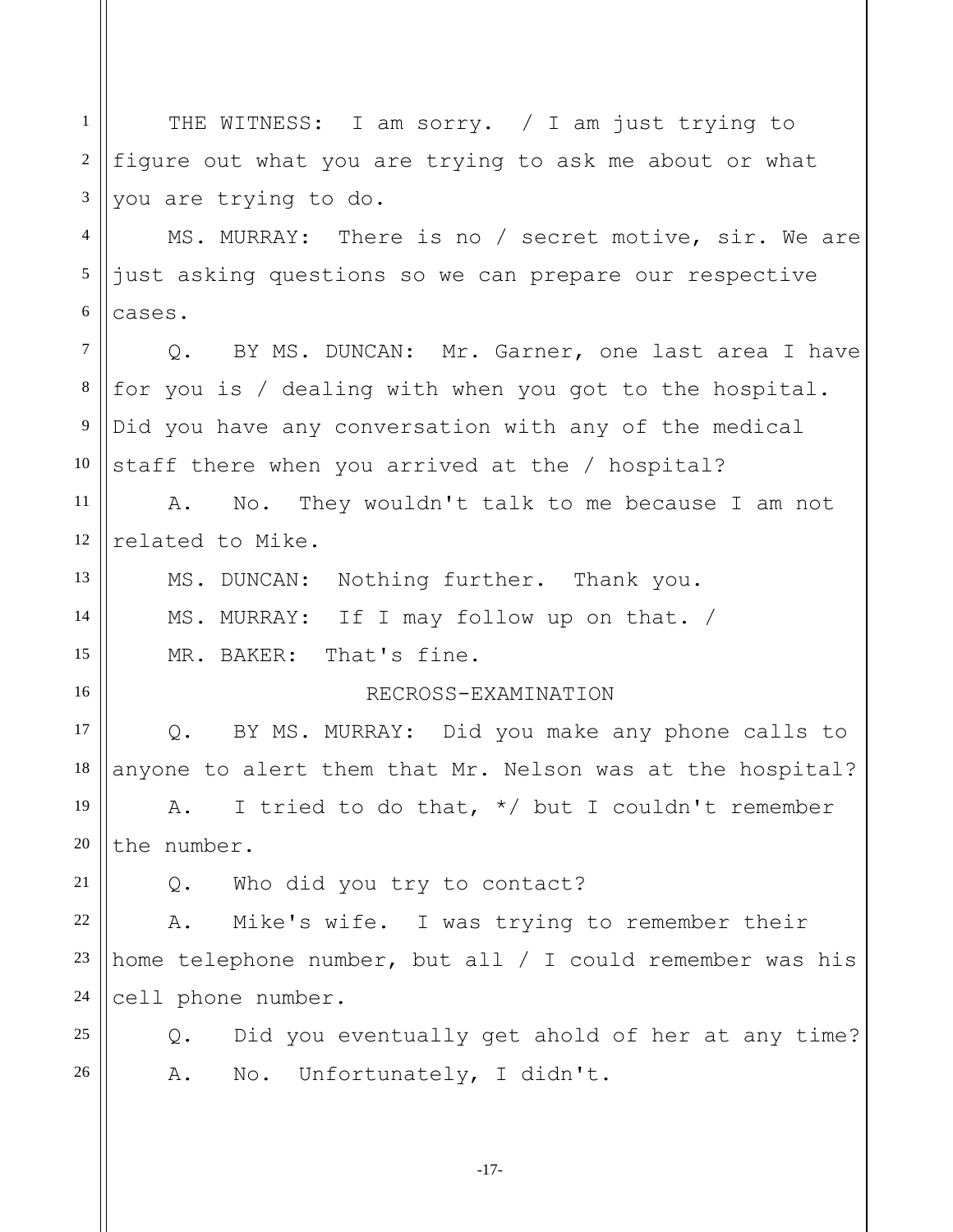A. Yes. / I did. 1 2 3 4 5 6 7 8 9 10 11 12 13 14 15 16 17 18 19 20 21 22 23 24 25 26 Q. And the medical / personnel at the hospital, did they ever give you an update on your friend's condition? A. No, they did not. Q. Did you make inquiries, though? Q. And do you remember who you asked? A. I just spoke to the nurses who were there. They told me that the doctor would / have to talk to me. And then when the doctor came in to see Mike, they told me I had to wait outside. So I / didn't speak to the doctor. Q. Are we talking about in the emergency room, or is this when he was admitted? A. Just in the emergency room. MS. MURRAY: Nothing further. May we allow Mr. Garner to leave? MR. BAKER: I don't have anything further. Thank you, Mr. Garner, for making yourself available. THE WITNESS: No problem. MR. BAKER: We / appreciate your coming back today to finish this up. THE WITNESS: It is not a problem. MS. DUNCAN: I do have just one question. MS. MURRAY: He almost made it out. \*/ REDIRECT EXAMINATION Q. BY MS. DUNCAN: Mr. Garner, have you spoken to my client since the night that this happened?

-18-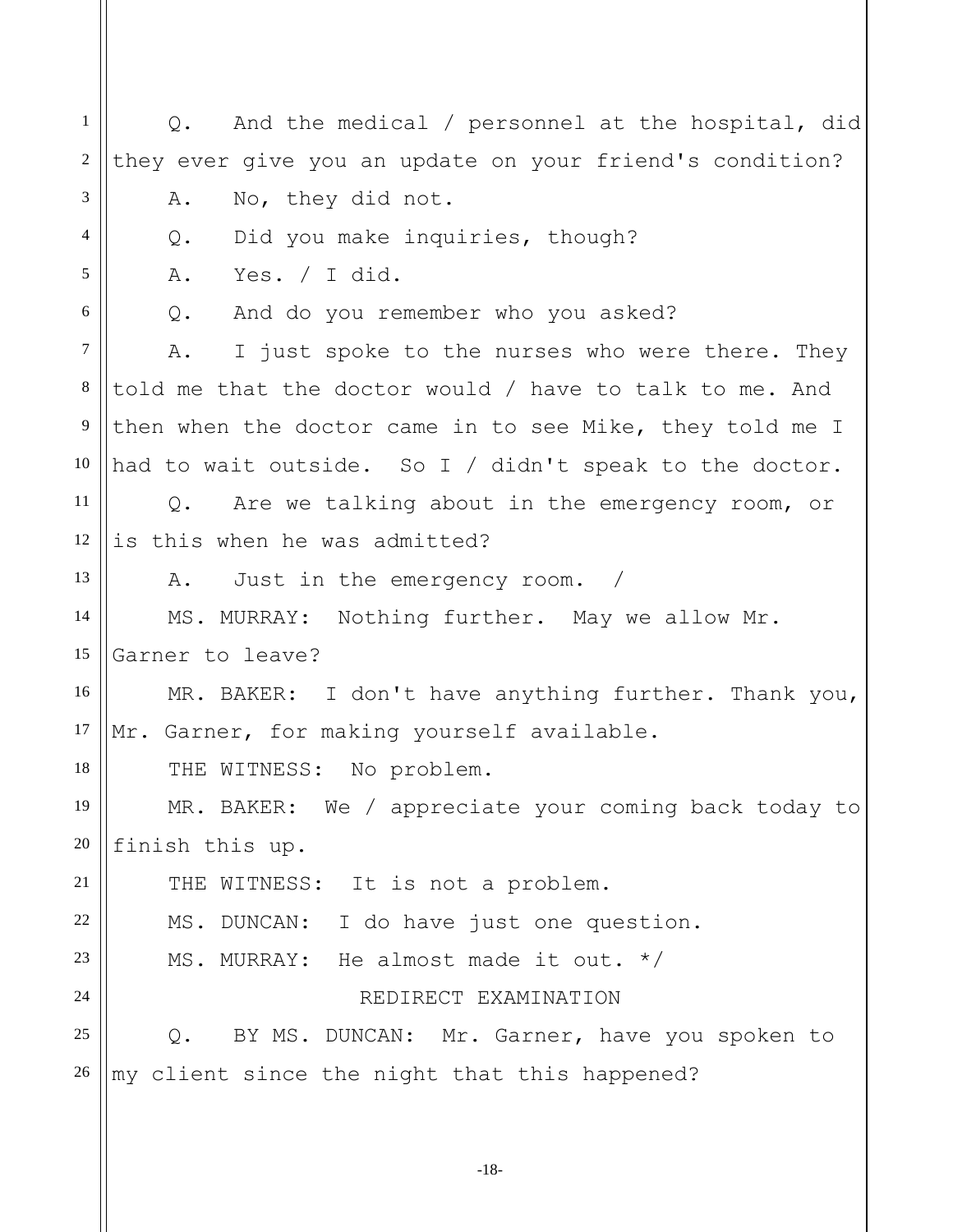| $\mathbf{1}$   | No. I tried to see him in the hospital, but he<br>Α.     |
|----------------|----------------------------------------------------------|
| 2              | / declined my visits.                                    |
| 3              | So you haven't spoken to him about your<br>$Q_{\bullet}$ |
| $\overline{4}$ | testimony?                                               |
| 5              | A.<br>No.                                                |
| 6              | MS. MURRAY: Perhaps the record should reflect that       |
| $\tau$         | both Mr. Nelson and Mr. Mitchell / are present for       |
| $\,8\,$        | today's depo.                                            |
| 9              | MR. BAKER: So stipulated.                                |
| 10             | MS. DUNCAN: Yes. I will stipulate to that.               |
| 11             | MS. MURRAY: Thank you.                                   |
| 12             | Q. BY MS. DUNCAN: Did you try to ascertain why he        |
| 13             | didn't want to / see you?                                |
| 14             | I talked to his wife. She just said he wasn't<br>A.      |
| 15             | himself since this whole thing happened and that I       |
| 16             | shouldn't take it personally. /                          |
| 17             | MS. MURRAY: Objection. That would be hearsay.            |
| 18             | MS. DUNCAN: Nothing further.                             |
| 19             | MR. BAKER: Thank you. Nothing further.                   |
| 20             | MS. MURRAY: Thank you again, Mr. Garner, for coming      |
| 21             | back to finish up your testimony today. / We all         |
| 22             | appreciate your time. You may be excused.                |
| 23             | THE WITNESS: Thank you. So do I need to come back        |
| 24             | again?                                                   |
| 25             | MS. DUNCAN: No. Thank you.                               |
| 26             | MS. MURRAY: As we discussed / with you the other         |
|                |                                                          |

-19-